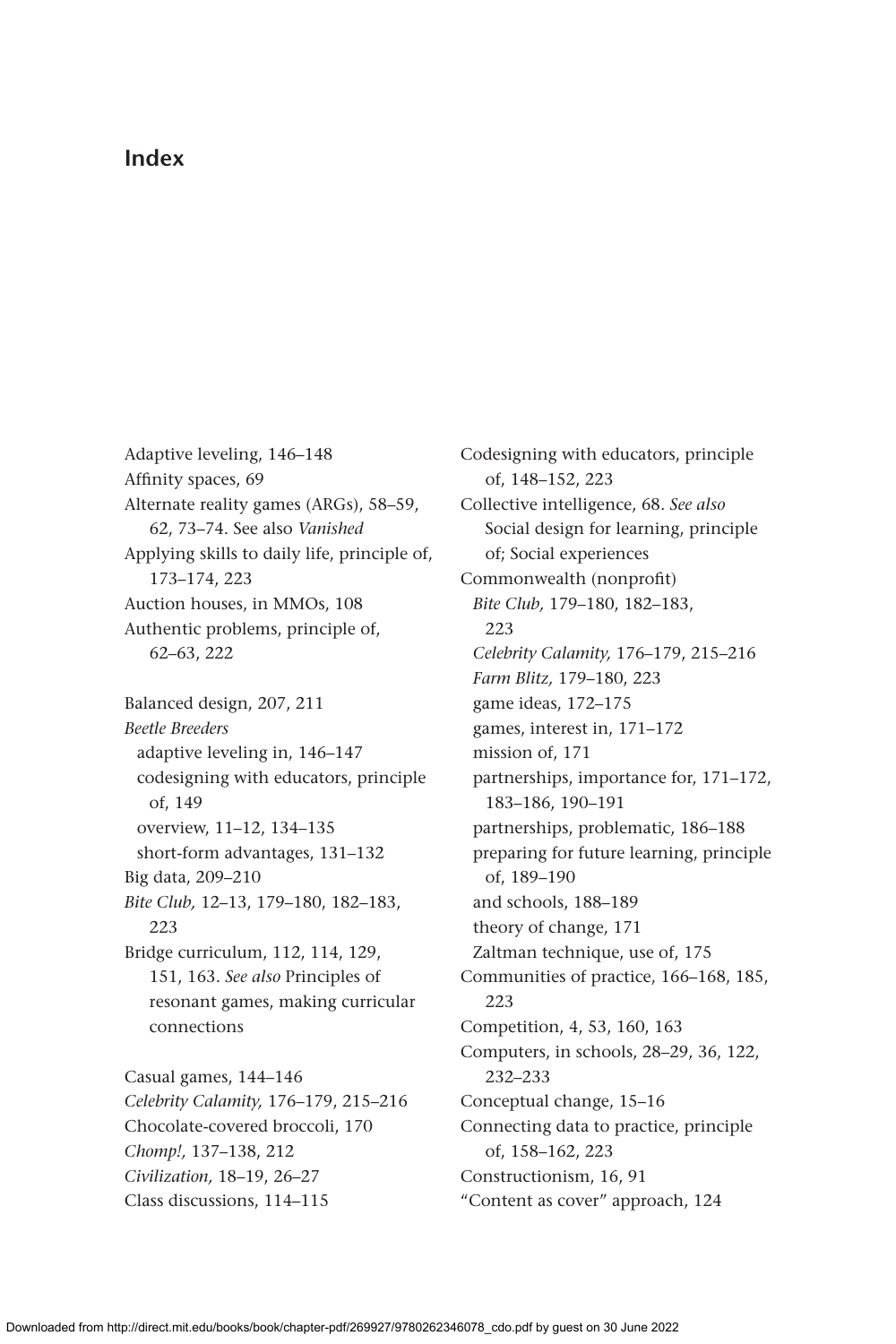Creating a culture of inquiry, principle of, 117–121, 124, 222 Cultivating player identity, principle of, 40–41, 48, 56, 221 Curriculum, bridge, 112, 114, 129, 151, 163. *See also* Making curricular connections, principle of Deepening complexity, principle of, 44, 46, 221 Design-based research, 15, 31, 218, 225, 227 Designing adaptive experiences, principle of, 145–148, 223 Designing systems for exploration, principle of, 105–106, 222 Difficulty of games, 44, 135, 137, 144, 147–148, 202. *See also* Designing adaptive experiences, principle of Distribution of educational games, 230–231 Doorway to Dreams (D2D). *See* Commonwealth (nonprofit) Education, informal science, 59, 63–64 Educational games. *See also* Principles of resonant games data, use of, 232 difficulty of, 44, 135, 137, 144, 147–148, 202 distribution of, 230–231 funding for, 228–230 partnerships, role of, 231–232 platforms for, 226–227, 230–234 receptive audiences, need for, 187 research, need for, 227–228 Educational games, measuring success of aligning measures with goals, 194–195 biometrics, 203–204 context, importance of, 214–217 direct observation, 204

five A's, the (*see* Five A's, the) "health care envy," 193 interviews, 204–205 process overview, 193 scale, 205–206 surveys, 203–204 Educational research versus medical research, 193 Educational standards, 113, 123–124 Engagement, measuring, 203 Evidence-centered design, 207 Extrinsic rewards, 77 Facilitating lifelong learning, principle of, 175, 223 *Farm Blitz,* 12–13, 179–180, 223 Field trips, 113 Financial literacy. *See* Commonwealth (nonprofit) Five A's, the affect, 195, 201–205 analytics, 195, 209–214 application of, 217–219 artifacts, 195–201 assessments, 195, 207–209 audience, 195, 205–207 Flexibility, importance of, 162 Flow, 20, 202 Fostering communities of practice, principle of, 167–169, 223 Freedom of effort, 22, 74 Freedoms of play, 21–22 Fun, 21, 201–202 Funding, 228–230 Game consoles. *See* Platforms

Game design, 3–7, 169, 207, 223–226. *See also* Principles of resonant games "Game" design, 165–167 Games as hands-on experiences, 113–114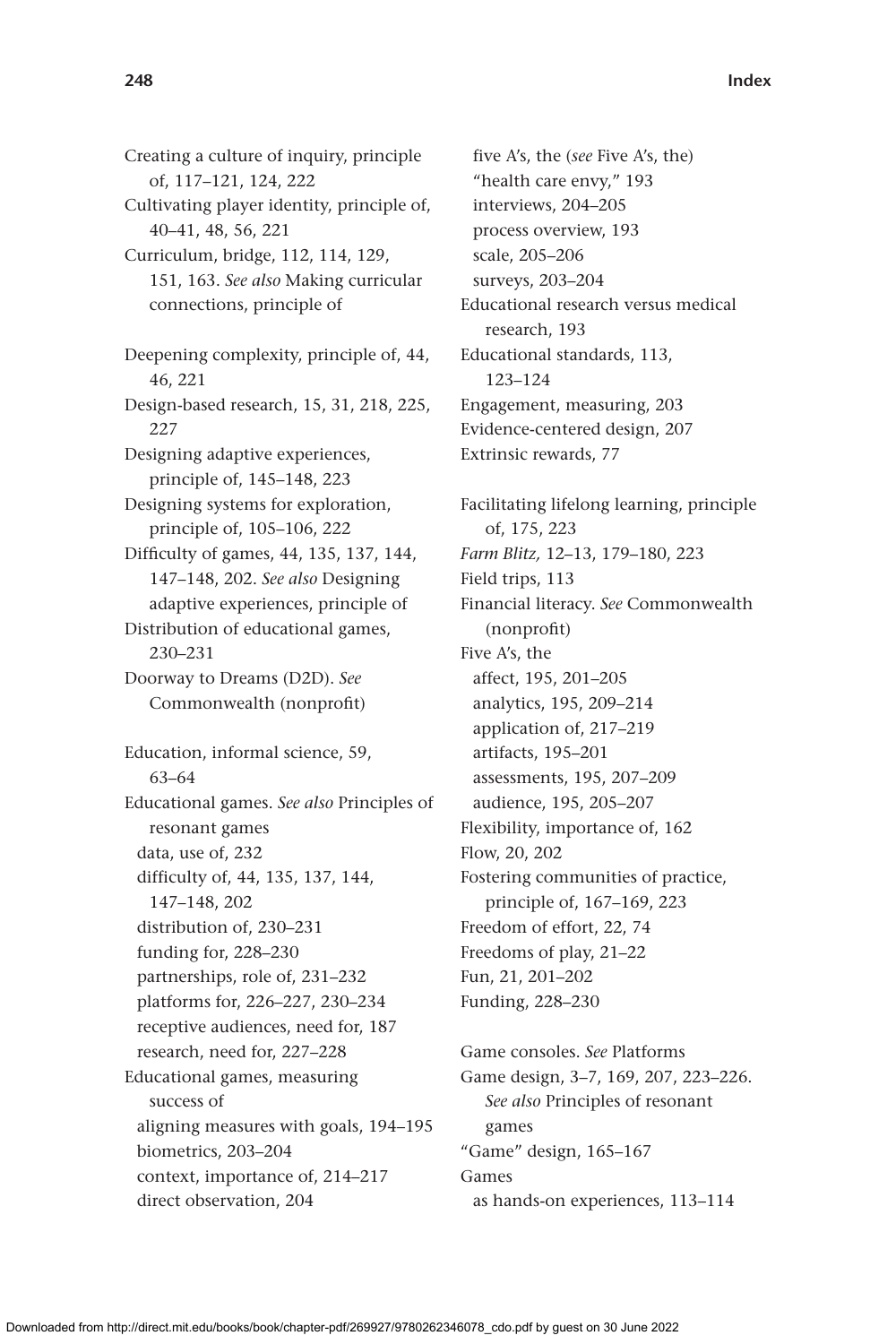as learning environments, 23–27 and procedural rhetoric, 25 resistance to, 122–123 in schools, 29–31, 122–124 systems and complexity, 109–110 and trifling, 28 Games for change, 173–174 Gamification, 234–235 Guiding reflection, principle of, 51–53, 221 Hard fun, 21, 201–202 Hyperobjects, 82 Identity cultivating player, principle of, 40–41, 48, 56, 221 freedom of, 22, 33 and the magic circle, 33–34 Informal science education, 59, 63–64 Inquiry-based learning, 117–121, 124 Integrating into everyday life, principle of, 153–156, 222 Intrinsic motivation, 76–77 *Invasion of the Beasties,* 135–136, 149 *Island Hoppers,* 136–137, 146, 150–151

Learning communities, importance to, 187 as cultural, 1 definition of, 15 experiential, 16–18 and play, 19–21 problem-based, 16, 65 project-based, 16 sociocultural theory of, 17 versus schooling, 1–2 *Learning by Design* curriculum, 119 Learning games. *See* Educational games Learning sciences, 15–16, 31 *Lure of the Labyrinth* Barr's experience with, 41

cultivating player identity, principle of, 40–41, 48, 56, 221 deepening complexity, principle of, 44, 46, 221 game structure, 46–47 goals, 35–36 guiding reflection, principle of, 51–53, 221 narrative, 37–40, 54–55 overview, 7–8, 34–35 pedagogical theory, 48–50, 55–56 platform considerations, 36–37 preparing for future learning, principle of, 51, 221 puzzle design, 42–46 relevance in, 35, 44 scaling across time, space, and users, principle of, 48, 221 teacher concerns, 35–36 *Zoombinis,* influence of, 54

Magic circle, the, 33–34, 41, 86 Making curricular connections, principle of, 112–117, 222 Massively multiplayer online games (MMOs), 95, 108–109 Medical research versus educational research, 193 Metacognition, 15–16, 115 Multiple pathways and freedom of effort, principle of, 71–74, 221

Narrative and imaginative cocreation, principle of, 81, 84–86, 222 Narratives *Lure of the Labyrinth,* 37–40, 54–55 *Vanished,* 81–84, 86–87 90/9/1 problem, the, 74

*Palmagotchi,* 140–141 Papert, Seymour, 16, 21, 23, 28–30, 201–202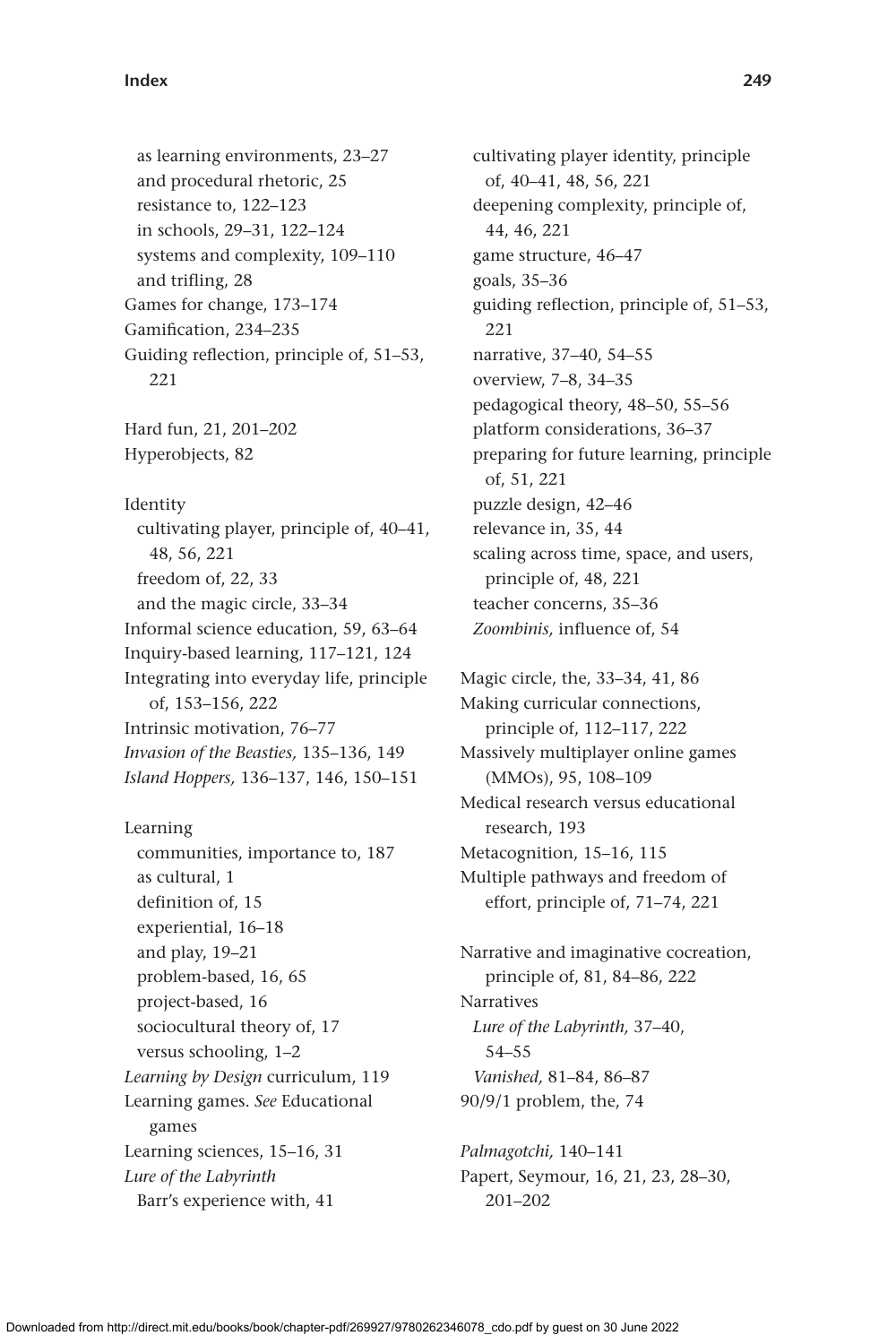Partnerships and Commonwealth (nonprofit), 171–172, 183–186, 190–191 fostering communities of practice, principle of, 167–169 importance of, 165–166 problematic, 169–171 successful, 185 working with the right partners, principle of, 169–171 and *Xenos,* 166–169 Platforms, 36–37, 226–227, 230–234 Play freedoms of, 21–22 and games, 23–28 and learning, 19–21 and self-determination theory, 22–23 *Pocket Law Firm,* 143 *Portal,* 118 Practice-based rounds, 146, 148. *See also* Designing adaptive experiences, principle of Preparation for future learning definition, 50–51 games as, 18, 158, 189–190, 214–216 and making curricular connections, principle of, 112–113 principle of, 51, 221 Principles of resonant design, the four organizing, 3–7 Principles of resonant games applying skills to daily life, 173–174, 223 authentic problems, 62–63, 222 codesigning with educators, 148–152, 223 connecting data to practice, 158–162, 223 creating a culture of inquiry, 117–121, 124, 222 cultivating player identity, 40–41, 48, 56, 221 deepening complexity, 44, 46, 221

designing adaptive experiences, 145–148, 223 designing systems for exploration, 105–106, 222 facilitating lifelong learning, 175, 223 fostering communities of practice, 167–169, 223 guiding reflection, 51–53, 221 integrating into everyday life, 153–156, 222 inter-principle relationships, 128–130 making curricular connections, 112–117, 222 multiple pathways and freedom of effort, 71–74, 221 narrative and imaginative cocreation, 81, 84–86, 222 preparing for future learning, 50–51, 112–113, 189–190, 214–216, 221 providing professional development, 125–127, 222 scaling across time, space, and users, 47–48, 221 social design for learning, 68–69, 222 working within an educational system, 121–125, 222 working with the right partners, 169–171, 183–188, 223 Procedural rhetoric, 25–26 Providing professional development, principle of, 125–127, 222 *Radix Endeavor, The* algebra questline, 106–107, 116 analytics, 212–214 assessments, 207

bridging activities, 112–117 classroom implementations, 93, 119–120, 124, 129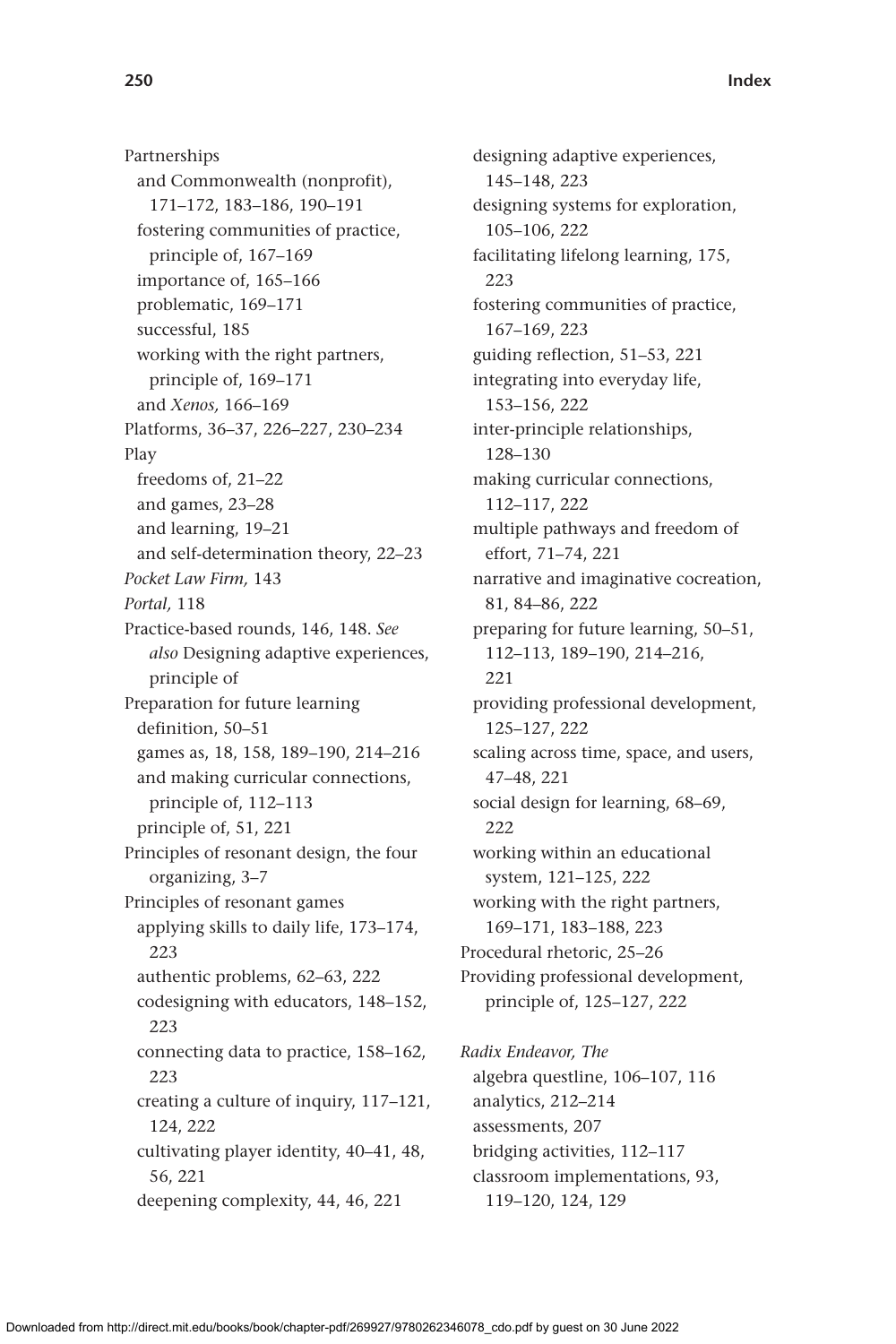creating a culture of inquiry, principle of, 117–121, 124, 222 cross-discipline connections, enabling, 107–108 designing systems for exploration, principle of, 105–106, 222 educational content areas, 98 and educational standards, 113, 123–124 evolution questline, 99–104 external connections, 91–93 game design, 93, 96–98 inquiry, designing for, 98–102, 104–105 making curricular connections, principle of, 112–117, 222 marketplace, design of, 108 overview, 10–11, 91, 95 preparing for future learning, principle of, 112–113 principles, guiding, 94 principles, importance of, 224–226 providing professional development, principle of, 126–128, 222 resistance to, 123 social experiences in, 109–111 working within an educational system, principle of, 122–124, 222 Relevance, 34–35, 44, 47 Research methods, 193, 227–228 Resonant design, 3–7 Resonant games development approach, 31 and experiential learning, 16, 17 four overarching principles, 3–7 as preparation for future learning, 18 principles of (*see* Principles of resonant games) and schools, 29–31, 91–92 as social, 17 straw example, 25–26

*Revolution,* 200–201 Rewards, extrinsic, 77 Scaffolding. *See also* Designing adaptive experiences, principle of definition of, 16 and inquiry games, 118 and *Radix,* 92, 99, 115 and transfer, 195 in *Vanished,* 65–67, 73 Scaling across time, space, and users, principle of, 48, 221 Schools changes to, 29–30 computers in, 28–29 resistance to games, 36 and resonant games, 29–31, 91–92 technology in, 122 working within an educational system, principle of, 121–125, 222 School systems, 121–122 Scientific thinking, 64, 95, 223–224, 226. See also *Radix Endeavor, The*; *Vanished* Self-determination theory, 22–23 *SimCity,* 108–109 Smartphones, 171, 232–233. *See also* UbiqBio (Ubiquitous Games for Biology); Ubiq games Social cognition, 70 Social design for learning, principle of, 68–69, 222 Social experiences. See also *Vanished* in *Chomp!,* 138 communities of practice, 166–169, 185, 223 and the principle of integrating into everyday life, 154–155 in *The Radix Endeavor,* 109–111 social design for learning, principle of, 68–69, 222 and UbiqBio, 158–159 in *Weatherlings,* 139–140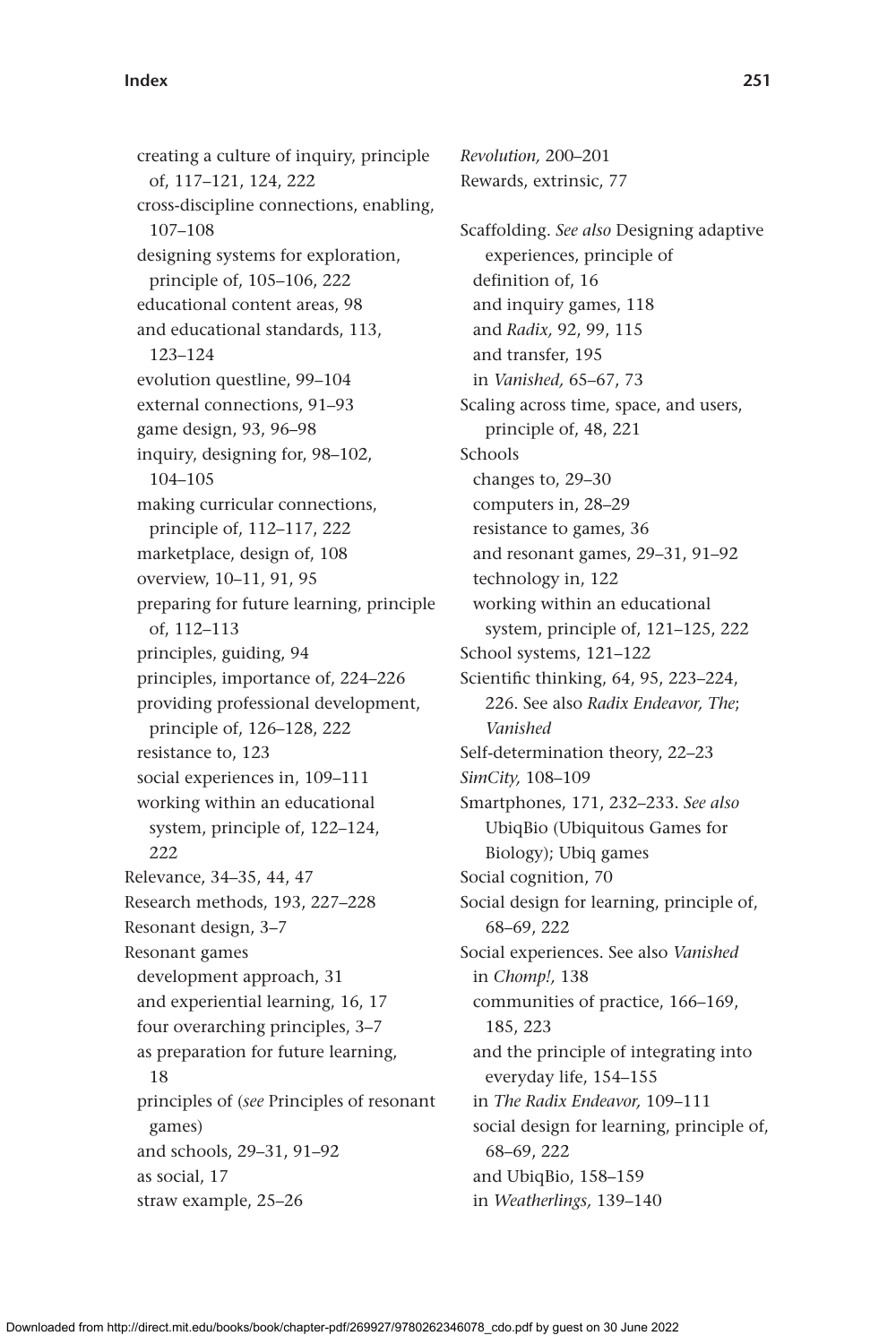Sociocultural learning theory, 17 *Spent,* 173–174 Standards, educational, 113, 123–124 *Statecraft X,* 141–143

Teacher dashboards, 158–162 Teachers' concerns with games, 35–36 Technology, in schools, 122 Touch Press Games, 143–144 Transfer, 194–195. *See also* Applying skills to daily life, principle of Triflers, 28

UbiqBio (Ubiquitous Games for Biology). See also *Beetle Breeders Chomp!,* 137–138, 212 codesigning with educators, principle of, 149–152, 222 connecting data to practice, principle of, 158–162, 222 designing adaptive experiences, principle of, 145–148, 222 flexibility of use, 162–163 goals of, 152–153 integrating into everyday life, principle of, 153–156, 164, 222 *Invasion of the Beasties,* 135–136, 149 *Island Hoppers,* 136–137, 146, 150–151 overview, 11, 133–134 preparing for future learning, principle of, 158 social experiences, 158–159 teacher dashboards, 158–162 use cases, student, 153 Ubiq games casual games, influence of, 144–145 definition, 132–133 integrating into everyday life, principle of, 164 making curricular connections, principle of, 157–159

*Palmagotchi,* 140–141 *Statecraft X,* 141–143 teacher use example, 156–157 *Weatherlings,* 138–140 Ungamification, 234–235

*Vanished* as affinity space, 69 and ARGs, 58–59 authentic problems, principle of, 62–63, 222 collective intelligence, 68–69 community management, 70–71 design, 59–62 Flash games in, 75–79 and hyperobjects, 82–83 impact of, 88–89 informal science education, 59, 63–65 multiple pathways and freedom of effort, principle of, 73–75, 221 narrative and imaginative cocreation, principle of, 81, 84–86, 222 narrative design, 81–84, 86–87 origination of, 57–59 overview, 8–10, 57, 59–60 principles, importance of, 223–225 problem-based learning, 65 promotion, 60 roles, lack of, 73 scaffolding, 65–67 scientists, interaction with, 57, 67, 71–73 social design for learning, principle of, 68–69, 222 success of, measuring, 197–198 Virtual reality, 234

*Weatherlings,* 138–140 "Wonderful ideas," 25–26 Working within an educational system, principle of, 121–125, 222